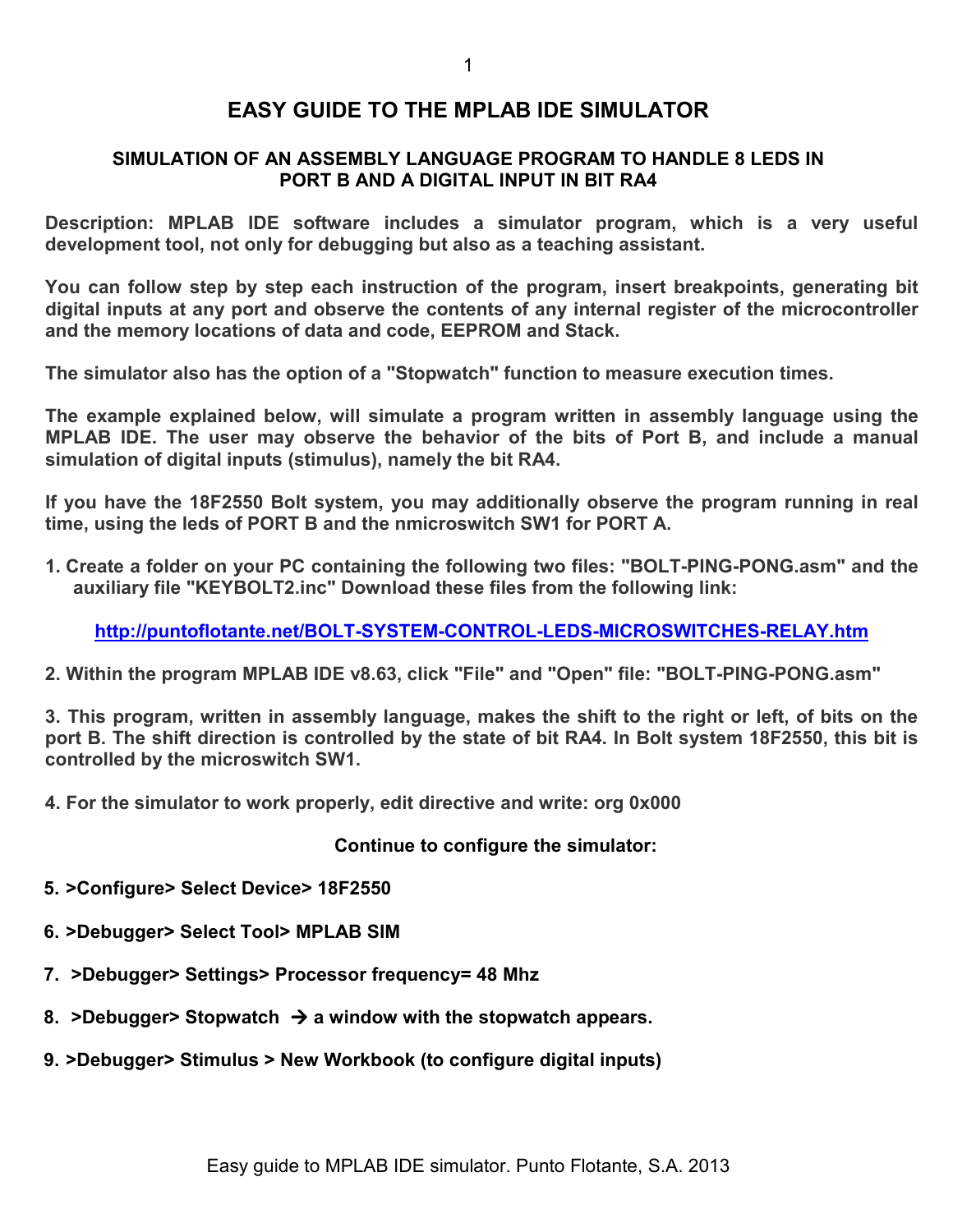- **10. >Pin/SFR choose RA4 from list.**
- **11. >Action: choose "Set High". Modify the size of the window to your needs, as shown in the windows below.**
- **12. >View > Watch > Add SFR (choose to watch registers PORTA and PORTB)**

**13. >Project> Quickbuild> BOLT-PING-PONG.asm** 

**Run Halt Animate Step Into Step Over Step Out Reset Breakpoint**   $\overline{\mathbf{x}}$ **MPL** AB IDE x 8.63 Edit View Project Debugger Programmer Tools Configure File Window Help X, Ġ đА pod ገ 扈 н 7 ď  $0 \times 8358$ Checksum: 11 12 13 14 14 Θ ı D ۸ Output ■∴ 回  $\Sigma$  $\Box$ **IDLAD CIM** Build Untitle... 回  $\Sigma$ 84  $\Box$ п  $C:\...,BOL$ processor 18F2550 include  $<$ p $18F2$ include "KEYBOLT ∢  $\rightarrow$ **MPLAB SIM** PIC18F2550  $W:0$  $pc:0$ 

**Identify the commands in the simulator menu (see table below):**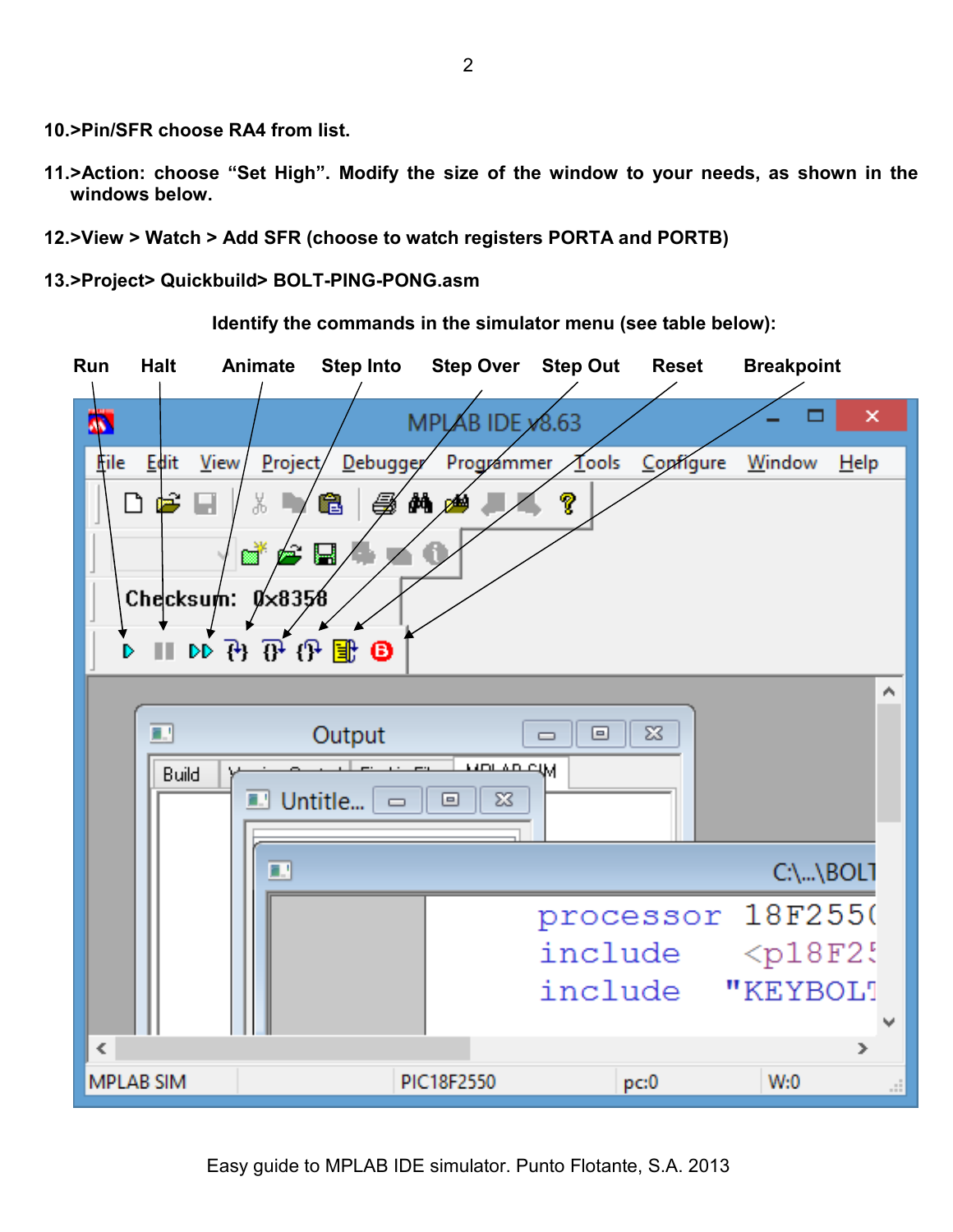| <b>Command</b>    | <b>Comments</b>                                              |
|-------------------|--------------------------------------------------------------|
| <b>RUN</b>        | Ejecute program until breakpoint found                       |
| <b>HALT</b>       | Stop executing program                                       |
| <b>ANIMATE</b>    | Step by step automatic                                       |
| <b>STEP INTO</b>  | Step by step manual                                          |
| <b>STEP OVER</b>  | <b>Execution of subroutine until return</b>                  |
| <b>STEP OUT</b>   | Finishes execution until end of subroutine                   |
| <b>RESET</b>      | Reset to microcontroller $\rightarrow$ a green arrow appears |
| <b>BREAKPOINT</b> | Inserts breakpoint in a line of code                         |

**14. During simulation, you may click on button "Fire" to the left of RA4, to activate RA4=1. If you want RA4=0, then choose "Set Low" and click on "Fire".** 

## **Start simulation:**

- **15. Click on the "Step Over" option of the simulator menu and perform the simulation step by step and see the shift in the bits of PORT B with values: 01-02-04-08-10-20-40-80 . Remember that all these values are in hexadecimal notation.**
- **16. Continue the simulation with RA4=0 and now observe the values of PORT B with the shift pattern reversed: 80-40-20-10-08-02-01.**

| 9                     | <b>Step by step simulation</b>   |                                                 | <b>Digital inputs</b>                                  | MELAILIDE V6.63                                            | <b>Register window</b>                    |                                                              | <b>Stopwatch</b> |
|-----------------------|----------------------------------|-------------------------------------------------|--------------------------------------------------------|------------------------------------------------------------|-------------------------------------------|--------------------------------------------------------------|------------------|
| Ele Edit View Project |                                  | Debugger Programmer Tools Configure Window Help |                                                        |                                                            |                                           |                                                              |                  |
| 口空目                   | 函外水三三个<br>人物                     |                                                 |                                                        |                                                            |                                           |                                                              |                  |
|                       | <b>可穿圆垫电</b> 导                   |                                                 |                                                        |                                                            |                                           |                                                              |                  |
| Checksum: 0x48e4      |                                  |                                                 |                                                        |                                                            |                                           |                                                              |                  |
|                       |                                  |                                                 |                                                        |                                                            |                                           |                                                              |                  |
| <b>FIDO TO CHO</b>    |                                  |                                                 |                                                        |                                                            |                                           |                                                              |                  |
| 35                    |                                  |                                                 | CALABOLT-PING-PONG.asm                                 |                                                            | <b>THE REAL PROPERTY</b>                  | 国 23<br>Stopwatch                                            |                  |
|                       | 9                                |                                                 |                                                        | PARA CORRER EL PROGRAMA EN EL SISTEMA BOAT 18F2550, ORG-07 |                                           |                                                              |                  |
|                       |                                  |                                                 |                                                        |                                                            |                                           | Total Sinulated<br>Stopwatch<br>Swidt Instruction Cecles     | $\Omega$         |
|                       |                                  | processor 18F2550                               |                                                        |                                                            |                                           |                                                              |                  |
|                       | include                          |                                                 | <p18f2550.inc></p18f2550.inc>                          |                                                            | 2мх Тим (15есе).<br>0.000000<br>0.000,000 |                                                              |                  |
|                       |                                  |                                                 | include "KEYBOLT2.inc" ;ARCHIVO AUXILIAR CONTIENE MACR |                                                            | Piscessor Frequency   MHz  <br>20.000000  |                                                              |                  |
|                       |                                  |                                                 |                                                        |                                                            |                                           |                                                              |                  |
|                       | egu H'80'<br>Ð<br>egu H'81'<br>К |                                                 |                                                        |                                                            |                                           |                                                              |                  |
|                       | equ H'82'<br>L                   |                                                 |                                                        |                                                            |                                           |                                                              |                  |
|                       |                                  |                                                 |                                                        |                                                            | F                                         | 白田区<br>Watch                                                 |                  |
|                       |                                  | org                                             | 0x000                                                  | :MODIFIQUE A ORG-0 PARA SIM                                |                                           | AddSFR ACCUND<br>AddSynbol 80R OFF 2L                        |                  |
|                       |                                  | PUERTOS                                         |                                                        | : INICIALIZA PUERTOS                                       | <b>Update</b>                             | Symbol<br>Address<br>Value<br><b>POBIA</b><br>280<br>0800    |                  |
|                       | INICIO                           | bsf                                             | LEDO                                                   |                                                            |                                           | PORTB<br>FBI<br>Oak00                                        |                  |
|                       | INICI                            | bef                                             | STATUS, C                                              |                                                            |                                           |                                                              |                  |
|                       |                                  | btfsc                                           | SW1                                                    | : PRUEBA RA1                                               |                                           | Welch 1 Watch 2 Watch 3 Watch 4                              |                  |
|                       |                                  | goto                                            | TRES                                                   |                                                            |                                           |                                                              |                  |
|                       | DOS                              | btfss                                           | LED7                                                   |                                                            |                                           | Stimulus - (Untitled)<br><b>DB</b>                           |                  |
|                       |                                  | goto                                            | TRES                                                   |                                                            |                                           | Asynch Fin / Regeler Actions Advanced Pin / Register Dack St |                  |
|                       | DERECHA                          | rref                                            | PORTB                                                  | ; CORRIMIENTO DE LOS LEDS HA                               |                                           | Width Units Connects/                                        |                  |
|                       |                                  | ca11                                            | retrobolt                                              |                                                            |                                           | Fre. Ph/SFR Acton<br>Bat High<br>544.                        |                  |
| $\mathbb{R}$          |                                  | 9.578                                           | w avenuel the                                          |                                                            |                                           |                                                              |                  |